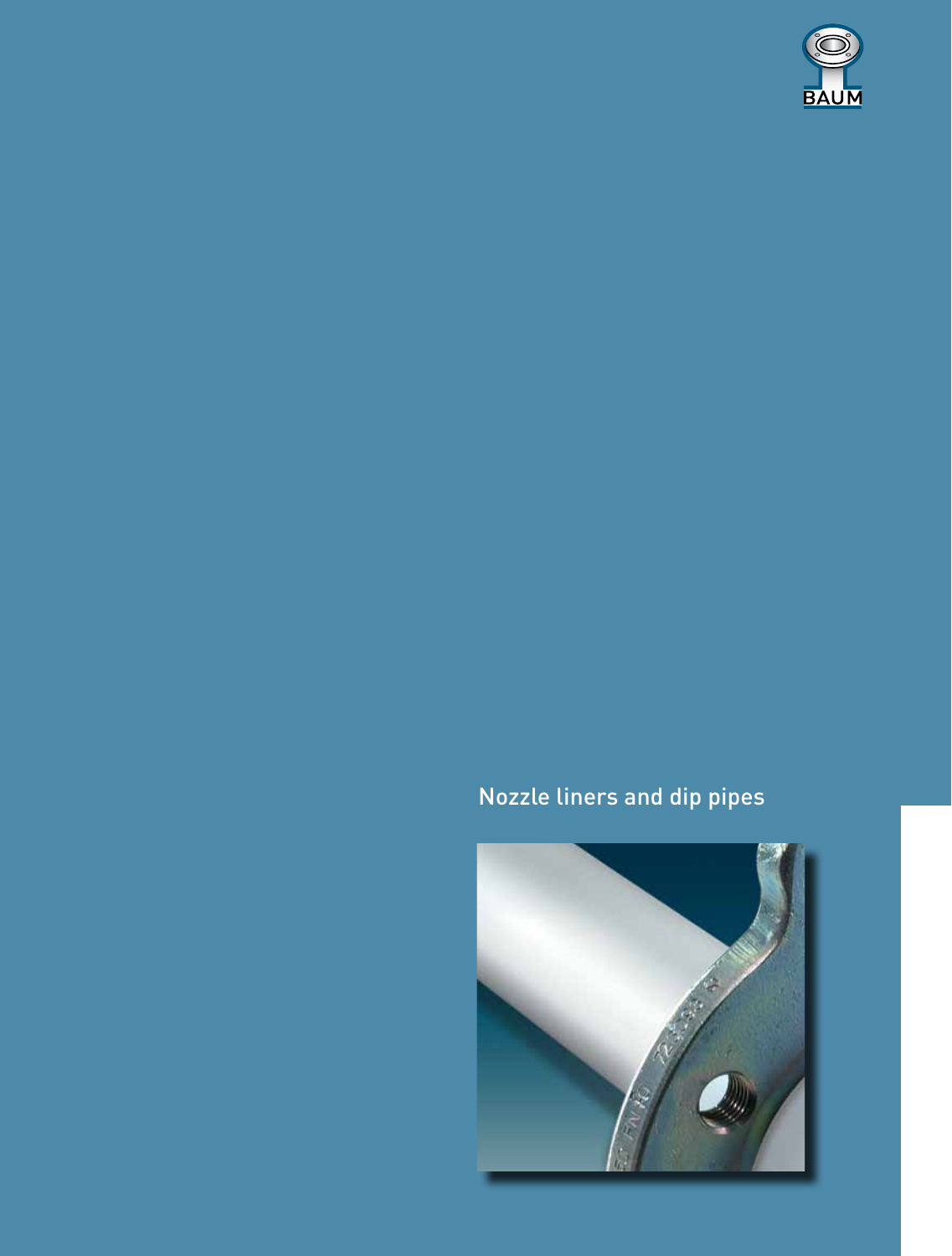## PTFE-Nozzle liner (PN 10)



PTFE nozzle liners protect tank walls during the filling of corrosive media.

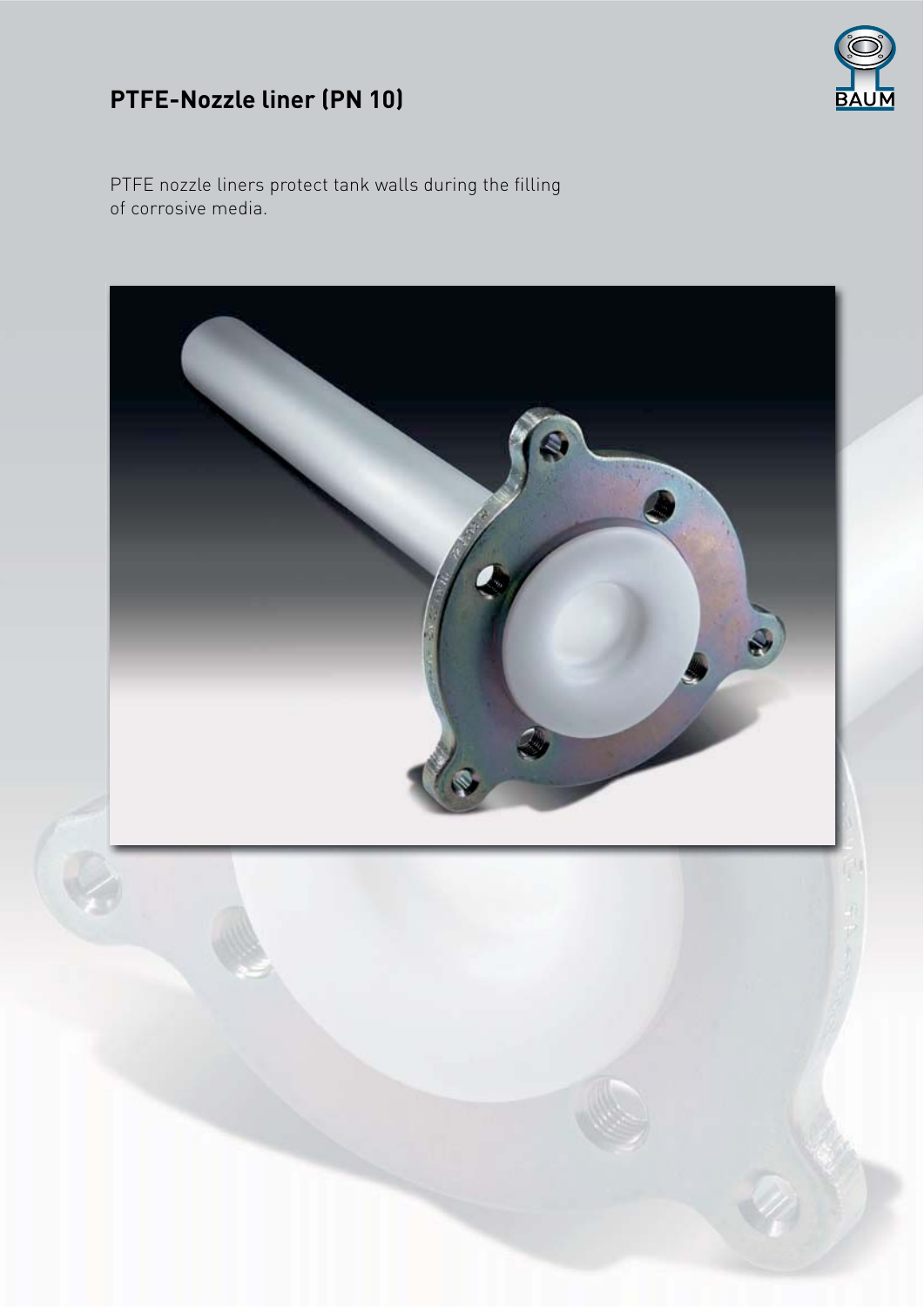

### **PTFE-Nozzle liner (PN 10)**

Lining-materials:

• PTFE (virgin or conductive)

Different lining thicknesses on request.

Other pressure rates:

- PN 16 • PN 25
- PN 40

Different external diameter of the pipe and flaring diameter on request.



| <b>DN</b> | $L_{max.}$<br>(mm) | $\mathsf{d}_{\scriptscriptstyle{1}}$<br>(mm) | Allo-<br>wance<br>$±$ (mm) | d <sub>4</sub><br>(mm) | <b>Weight</b><br>(ca.kg/m) |
|-----------|--------------------|----------------------------------------------|----------------------------|------------------------|----------------------------|
| 25        | 6000               | 21                                           | $\overline{2}$             | 62                     | 0,2                        |
| 32        | 6000               | 29                                           | $\overline{2}$             | 78                     | 0,3                        |
| 40        | 6000               | 34                                           | $\overline{2}$             | 88                     | 0,4                        |
| 50        | 6000               | 46                                           | 3                          | 102                    | 0,6                        |
| 65        | 6000               | 59                                           | 4                          | 122                    | 0,9                        |
| 80        | 6000               | 74                                           | 4                          | 138                    | 1,2                        |
| 100       | 6000               | 94                                           | 5                          | 158                    | 1,6                        |
| 125       | 6000               | 120                                          | 5                          | 188                    | 2,0                        |
| 150       | 6000               | 144                                          | 5                          | 212                    | 2,1                        |
| 200       | 6000               | 186                                          | 6                          | 268                    | 3,8                        |
| 250       | 3000               | 231                                          | 10                         | 320                    | 4,2                        |
| 300       | 3000               | 288                                          | 10                         | 370                    | 6,3                        |
| 350       | 3000               | 315                                          | 10                         | 430                    | 7,1                        |
| 400       | 2000               | 370                                          | 10                         | 482                    | 7,9                        |
| 500       | 2000               | 470                                          | 10                         | 585                    | 18,5                       |

L = Total length

 $d_1$  = External diameter of the pipe

 $d_4$  = Flaring diameter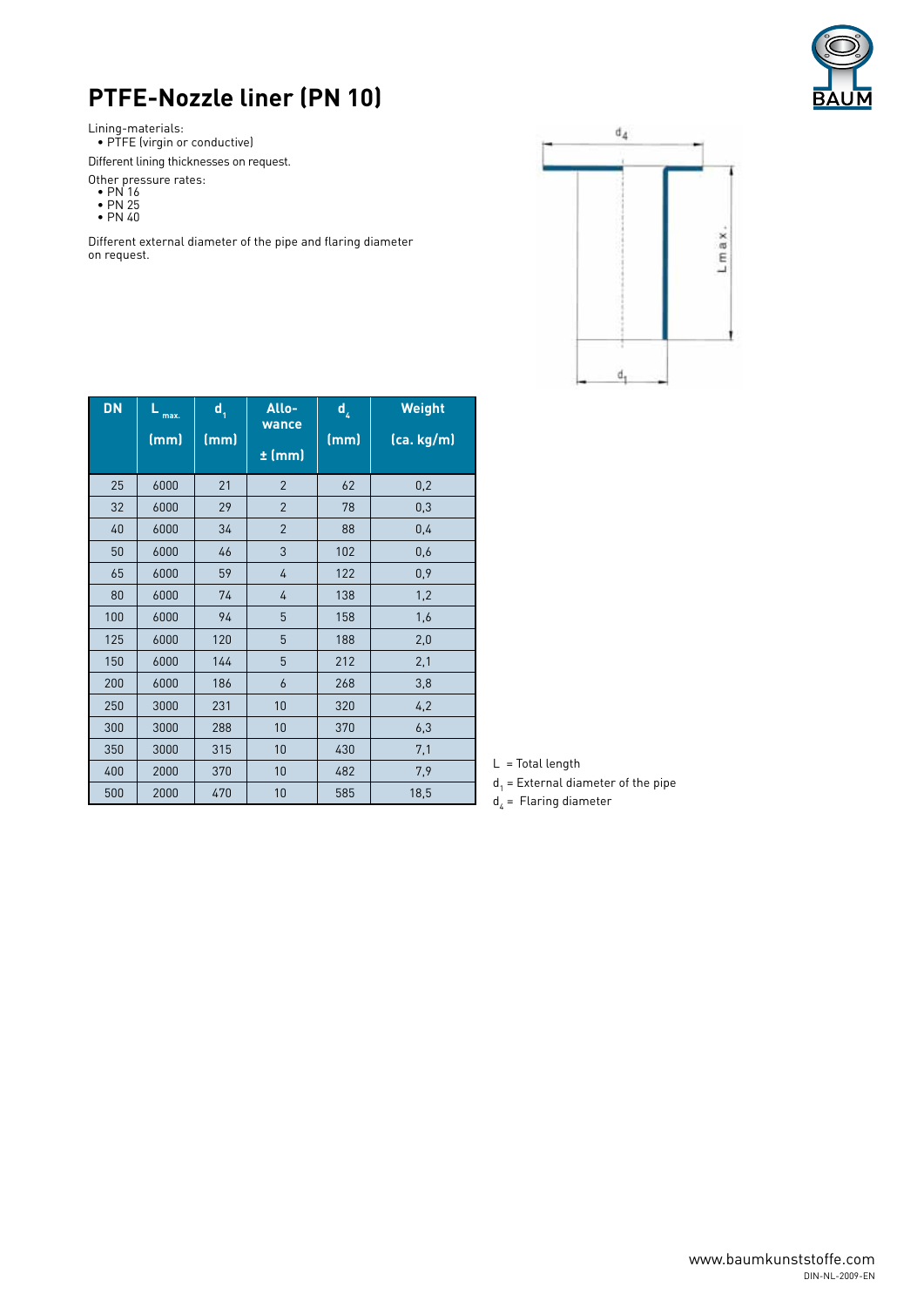## **PTFE-Lined Dip Pipe (PN 10)**



Dip pipes allow the precise feeding of corrosive media into tanks. Nozzle heads additionally offer the possibility of a directed dispersion of the medium.

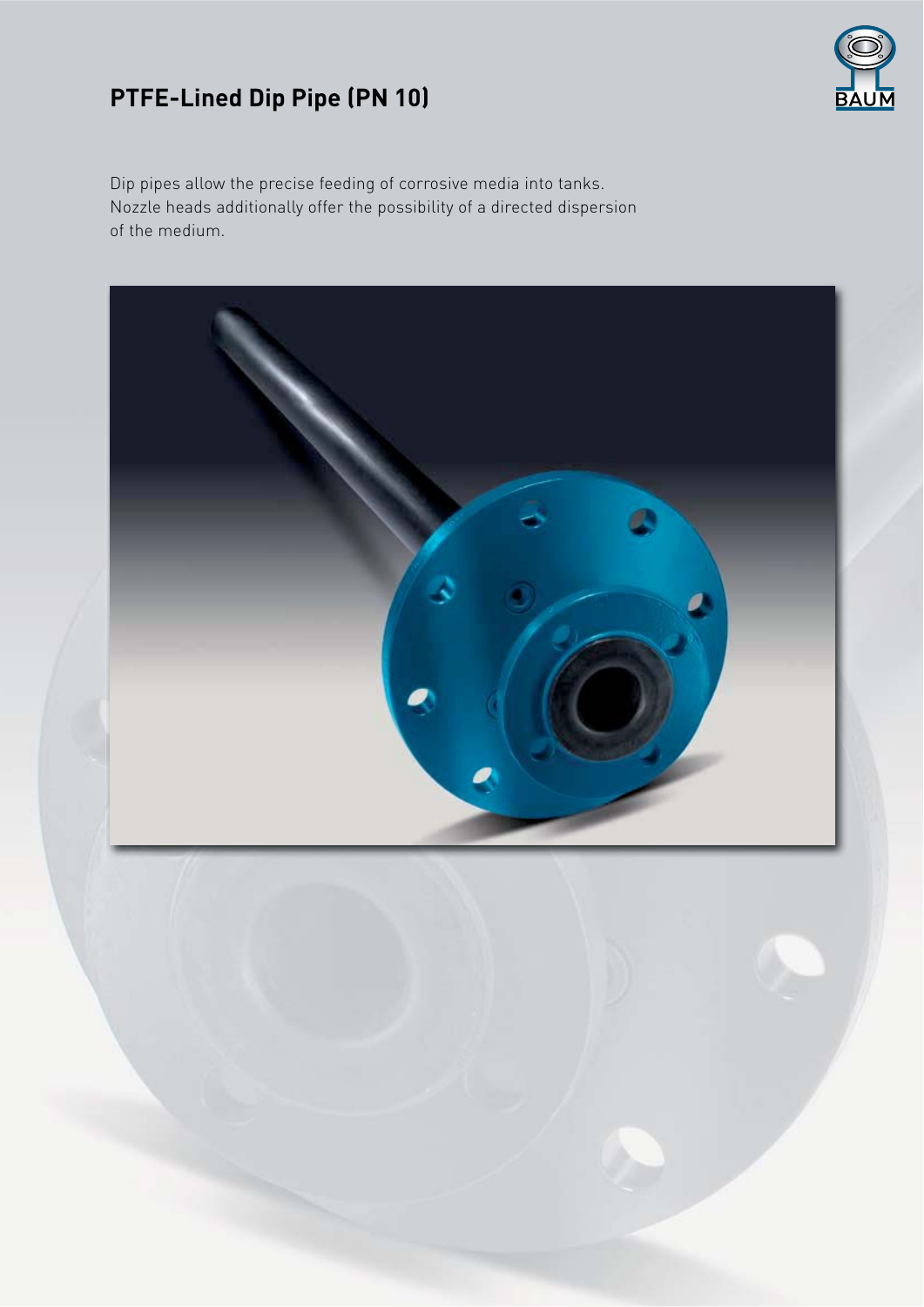#### **PTFE-Lined Dip Pipe (PN 10)**



Lining-Materials:

 $\bullet$  PTFE (virgin or conductive)

Different lining thicknesses on request.

Executions:

- welded
- seamless
- Other pressure rates:
- $\cdot$  PN 16
- $\cdot$  PN 25
- $\cdot$  PN 40

Material: carbon steel and stainless steel

Special features: earthing studs, earthing lugs, flange stopper, final painting, with nozzle head, bended type.

Please indicate the type of lining (welded/seamless).



**for calm vessels (standard type)**



| DN <sub>1</sub> | <b>Steel pipe</b>     | DN <sub>2</sub>                 | Kopf | max.<br>(mm) |                 | s              | $\mathbf d$ | $\mathbf{d}_{2}$ |
|-----------------|-----------------------|---------------------------------|------|--------------|-----------------|----------------|-------------|------------------|
|                 | Outer diam. x<br>wall |                                 | (mm) | welded       | <b>seamless</b> | (mm)           | (mm)        | (mm)             |
| 25              | $33,7 \times 2,6$     |                                 | 150  | 5500         | 2800            | 3,5            | 26,7        | 40,7             |
| 32              | $42,4 \times 2,6$     | Please indicate with your order | 150  | 5500         | 2800            | 4              | 34,4        | 50,4             |
| 40              | $48,3 \times 2,6$     |                                 | 150  | 5500         | 2800            | 4              | 40,3        | 56,3             |
| 50              | $60,3 \times 2,9$     |                                 | 150  | 5500         | 2800            | 4              | 52,3        | 68,3             |
| 65              | $76,1 \times 2,9$     |                                 | 150  | 5500         | 2800            | 4              | 68,1        | 84,1             |
| 80              | $88,9 \times 3,2$     |                                 | 150  | 5500         | 2800            | 4              | 80,9        | 96,9             |
| 100             | $114, 3 \times 3, 6$  |                                 | 150  | 5000         | 2500            | 5              | 104,3       | 124,3            |
| 125             | $139,7 \times 4,0$    |                                 | 150  | 5000         | 2500            | 4,5            | 130,7       | 148,7            |
| 150             | $168, 3 \times 4, 5$  |                                 | 150  | 5000         | 2500            | 5              | 158,3       | 178,3            |
| 200             | $219,1 \times 6,3$    |                                 | 150  | 4000         | 2000            | 5              | 209,1       | 229,1            |
| 250             | $273,0 \times 6,3$    |                                 | 150  | 3000         | 1500            | 6              | 261,0       | 285,0            |
| 300             | $323,9 \times 7,1$    |                                 | 150  | 3000         | 1500            | 6              | 311,9       | 335,9            |
| 350             | $355,6 \times 8,0$    |                                 | 150  | 2000         |                 | $\overline{6}$ | 343,6       | 367.6            |
| 400             | $406, 4 \times 8, 8$  |                                 | 150  | 2000         |                 | 5              | 396,4       | 416,4            |

 $L =$ Total length

s = Lining thickness

 $d =$ Internal diameter of the pipe

 $d_2$  = External diameter of the pipe